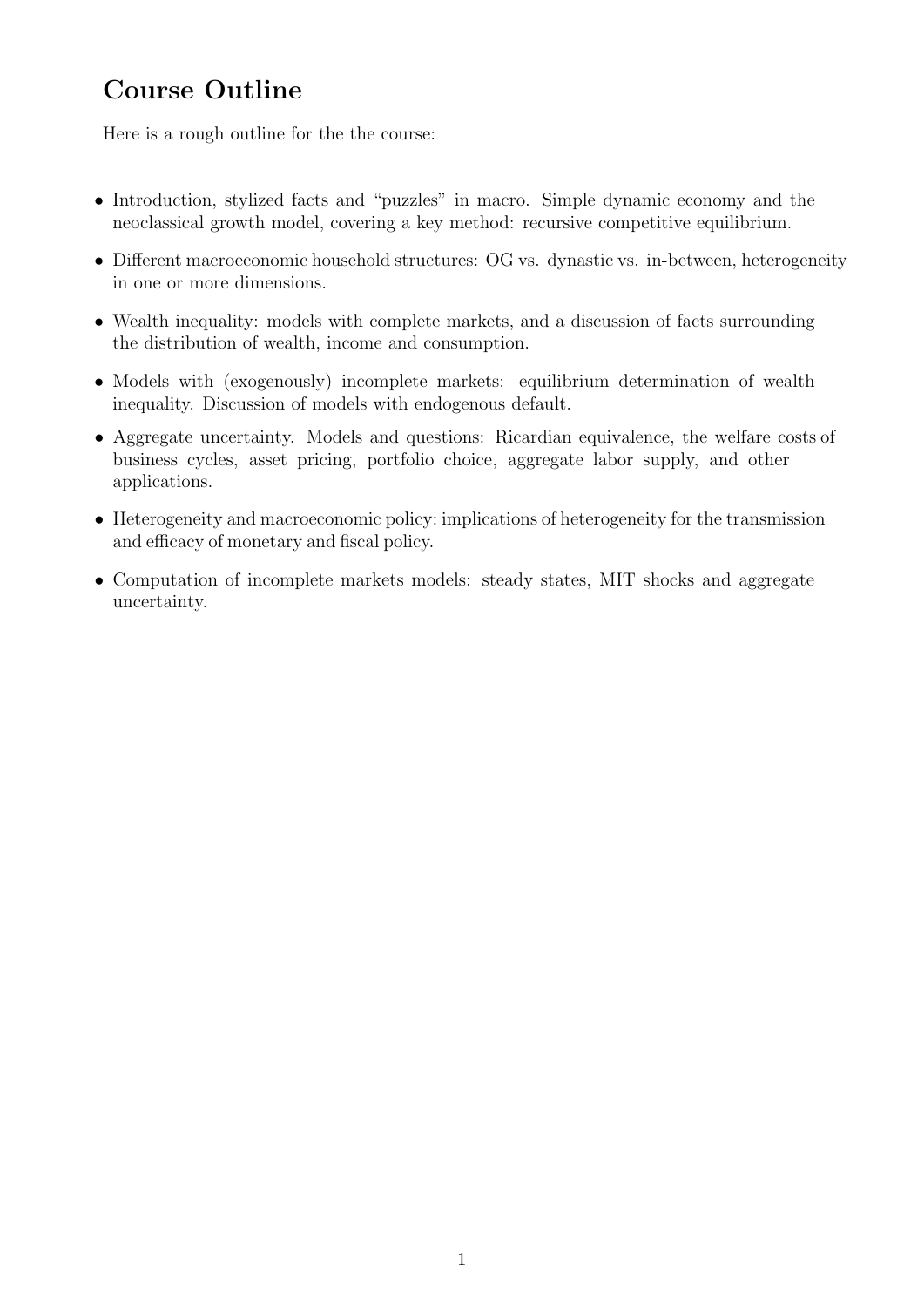## Evaluation

The course will be evaluated via a take-home examination that will be contain a combination of theoretical problem and a quantitative project. The take-home exam will be due via email to kurt.mitman@iies.su.se on XXXX by 23:59 Halle time.

## Course Materials

The course will make use of several sources. A detailed list of papers is included at the end of this document. Notes will be distributed to the students ahead of the course. The main textbook that we will follow for the section on dynamic programming is:

Nancy L. Stokey and Robert E. Lucas (1989), Recursive Methods in Economic Dynamics, Harvard University Press.

While strictly speaking it is not required for the course, it's a good book for any macroeconomist to have.

## Course Topics

1. Incomplete markets, no aggregate uncertainty

- Aiyagari, S.R. (1993), "Explaining Financial Market Facts: the Importance of Incomplete Markets and Transaction Costs," Federal Reserve Bank of Minneapolis Quarterly Review 17 (No. 1), 17–31.
- Aiyagari, S.R. (1994), "Uninsured Idiosyncratic Risk and Aggregate Saving," Quarterly Journal of Economics 109, 659–684.
- Castañeda, A., J. Díaz-Giménez, and J.-V. Ríos-Rull (2003), "Accounting for the U.S. Earnings and Wealth Inequality," Journal of Political Economy 111, 814–857.
- Covas, F. (2005), "Uninsured Idiosyncratic Production Risk with Borrowing Constraints", manuscript (forthcoming in the Journal of Economic Dynamics and Control).
- Deaton, A. (1991), "Saving and Liquidity Constraints," Econometrica 59, 1221–1248.
- Huggett, M. (1993), "The Risk-Free Rate in Heterogeneous-Agents, Incomplete Markets Economies," Journal of Economic Dynamics and Control 17, 953–969.
- Huggett, M. (1997), "The One-Sector Growth Model with Idiosyncratic Shocks: Steady States and Dynamics," Journal of Monetary Economics 39, 385–403.
- Ljungqvist, L. and T.J. Sargent (2004), Chapters 16 and 17 in Recursive Macroeconomic Theory (Second Edition), MIT Press.
- Storesletten, K., C. Telmer, and A. Yaron (2004), "Consumption and Risk Sharing over the Life Cycle," Journal of Monetary Economics 51, 609–633.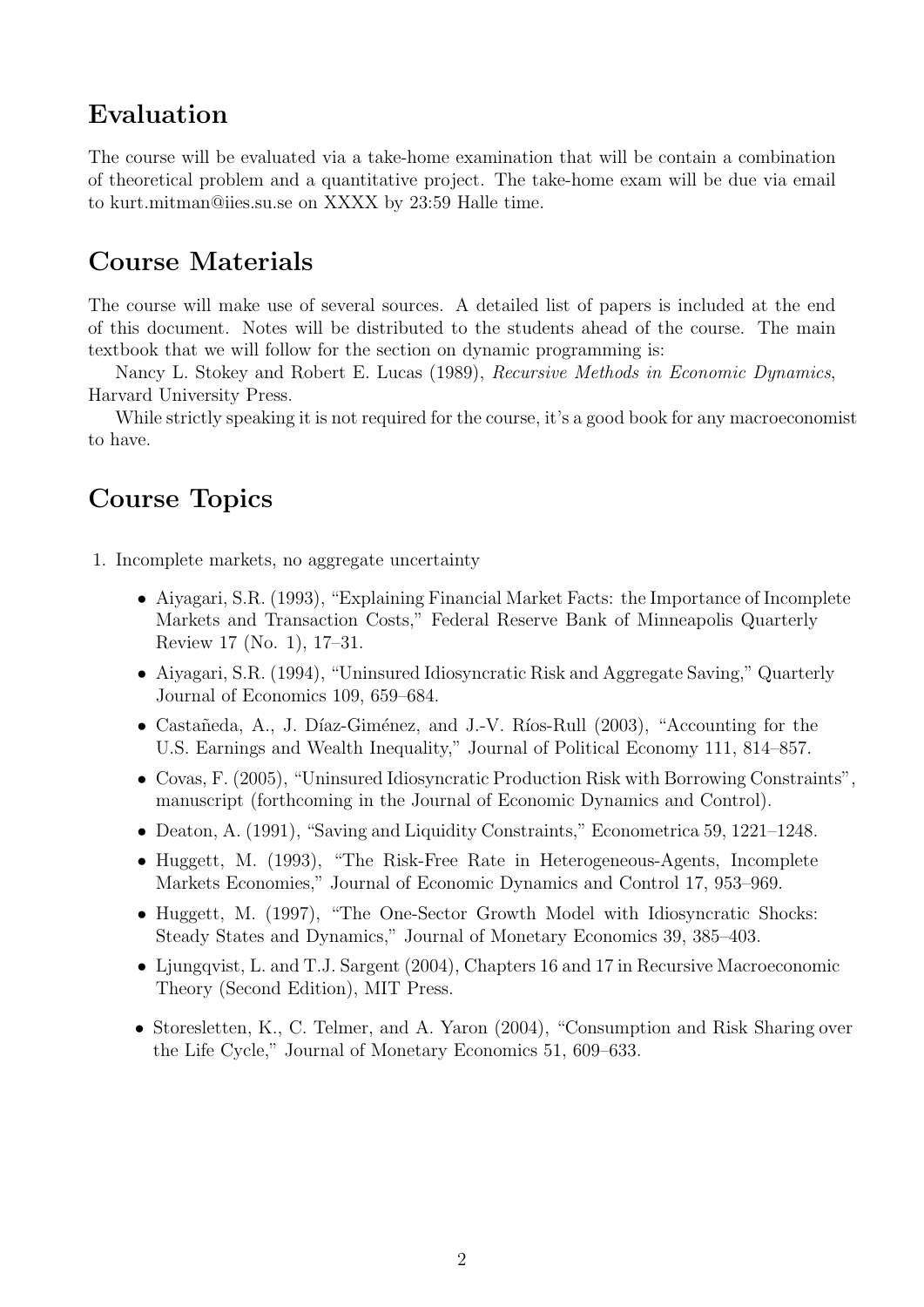- 2. Heterogeneity and business cycle analysis
	- Den Haan, W. (2001) "The Importance of the Number of Different Agents in a Heterogeneous Asset-Pricing Model," Journal of Economic Dynamics and Control 25, 721–746.
	- Heaton, J. and D.J. Lucas (1996), "Evaluating the Effects of Incomplete Markets on Risk Sharing and Asset Pricing," Journal of Political Economy 104, 443–487.
	- Krusell, P. and A.A. Smith, Jr. (1997), "Income and Wealth Heterogeneity, Portfolio Selection, and Equilibrium Asset Returns," Macroeconomic Dynamics 1, 387–422.
	- Krusell, P. and Smith, A. A. (1998). Income and wealth heterogeneity in the macroeconomy. Journal of Political Economy, 106(5):867–896
	- Krusell, P. and A.A. Smith, Jr. (2006), "Quantitative Macroeconomic Models with Heterogeneous Agents" (joint with Anthony A. Smith, Jr.); forthcoming in Blundell, R., Newey, W., and Persson, T. (eds), Advances in Economics and Econometrics: Theory and Applications, Ninth World Congress, Cambridge University Press.
	- Krueger, D., Mitman, K., and Perri, F. (2016). Macroeconomics and heterogeneity, including inequality. In Taylor, J. and Uhlig, H., editors, Handbook of Macroeconomics, second edition. Elsevier
	- Kubler, F. and K. Schmedders (2002), "Recursive Equilibria in Economies with Incomplete Markets," Macroeconomic Dynamics 6, 284–306.
	- Miao, J. (2003), "Competitive Equilibria of Economies with a Continuum of Consumers and Aggregate Shocks," manuscript troi.cc.rochester.edu/ mias/shockag13.pdf.
	- Telmer, C. (1993), "Asset Pricing Puzzles and Incomplete Markets," Journal of Finance 48, 1803–1832.
- 3. Precautionary savings, Labor market risk and Aggregate Fluctuations
	- Ravn, M. O. and Sterk, V. (2018). Macroeconomic fluctuations with hank & sam: an analytical approach. Working paper
	- Bayer, C., Lütticke, R., Pham-Dao, L., and Tjaden, V. (2015). Precautionary savings, illiquid assets, and the aggregate consequences of shocks to household income risk. Working paper. Revise and resubmit, Econometrica
	- Den Haan, W., Rendahl, P., and Riegler, M. (2015). Unemployment (fears) and deflationary spirals. CEPR Discussion Paper 10814
	- Ravn, M. O. and Sterk, V. (2013). Job uncertainty and deep recessions. Working paper. conditionally accepted, Journal of Monetary Economics
	- Guerrieri, V. and Lorenzoni, G. (2015). Credit crises, precautionary savings, and the liquidity trap. mimeo
- 4. Incomplete markets, heterogeneity, and monetary policy
	- Gornemann, N., Kuester, K., and Nakajima, M. (2012). Monetary policy with heterogeneous agents. Working paper 12-21, Federal Reserve Bank of Philadelphia
	- Kaplan, G., Moll, B., and Violante, G. (2016). Monetary policy according to hank. Working paper